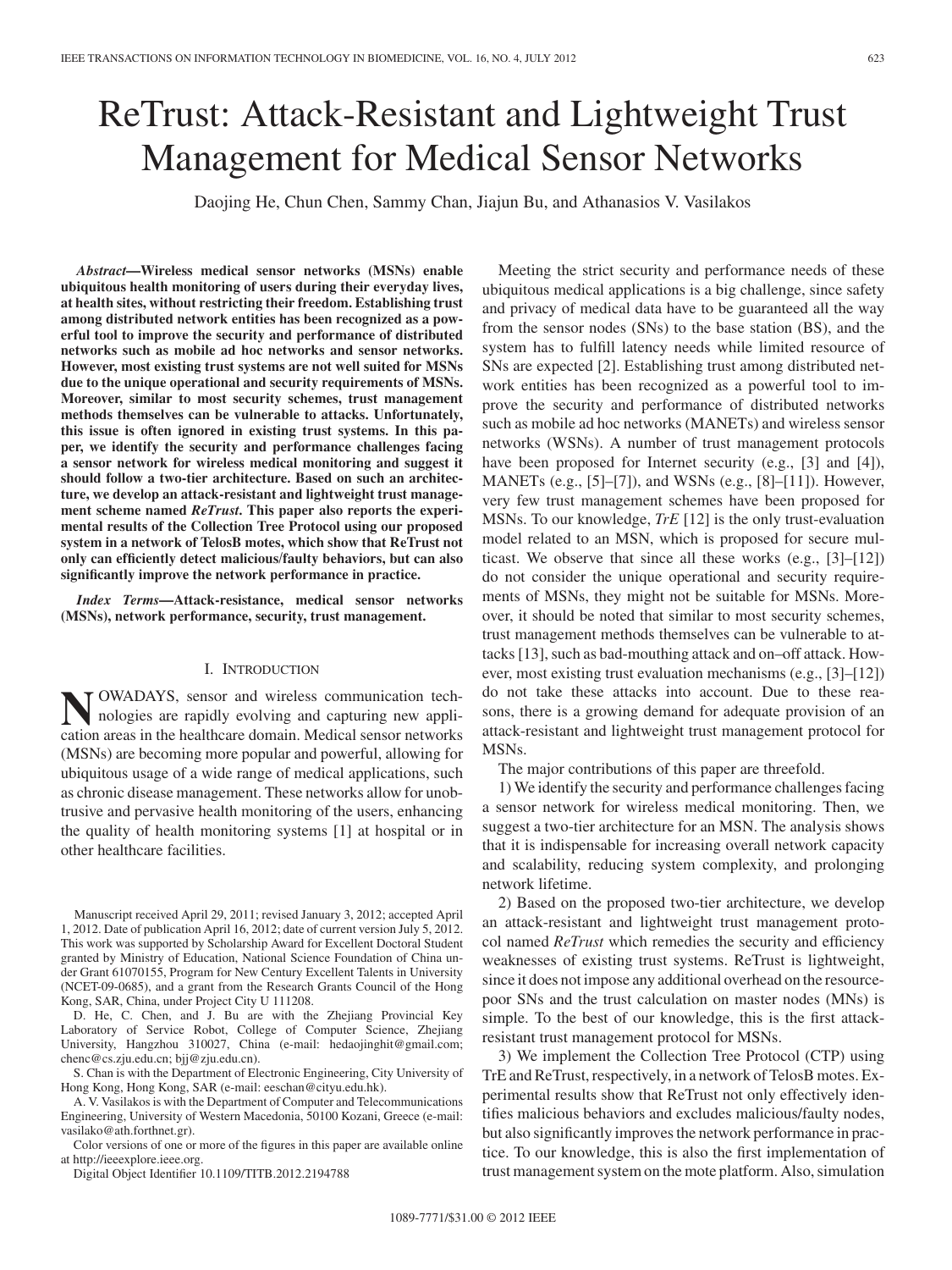results show that ReTrust can efficiently defend on–off attack and bad-mouthing attack.

The rest of this paper is organized as follows. Section II gives an overview of related works. Section III presents an overview of MSNs and the threat model. The trust calculation of ReTrust is described in Section IV. Section V describes the system structure of ReTrust in details. Then in Section VI, security analysis, performance analysis, and functionality evaluation of ReTrust are given. Section VII concludes this paper.

# II. RELATED WORKS

Trust information of individual entities among distributed networks can be used to data aggregation [8], assist routing [10], malicious node detection, and even time synchronization. Particularly, trust management has emerged as an essential complementary function to cryptographic mechanisms.

The research on trust evaluation has been extensively performed for a wide range of applications in Internet security, including E-Commerce (e.g., [3]) and peer-to-peer networks (e.g., [4]). However, empirical studies have demonstrated that traditional security strategies for wired networks do not work well in wireless networks, due to the special characteristics of wireless communications [12]. In the literature, a number of trust management protocols have been proposed for MANETs (e.g., [5]–[7]) and WSNs (e.g., [8]–[11]). TrE [12] is the only trust evaluation model related to an MSN, which is proposed for secure multicast. By simulations, the authors have shown the security and efficiency of TrE are better than currently accepted trust schemes (e.g., [5]). Also, with regard to trust management, the VITRUVIUS project [14] has explored the system properties and behavior of the application components of the body hub.

Due to the unique features and application requirements of MSNs (the detailed description will be given in Section V-A), all these works ( [3]–[12]) are not suitable for MSNs. An example is that with the commonly used battery-operated and low bitrate body SNs, only limited computation and communication capability are available. However, all these trust management protocols calculate trust in a fully distributed manner, in which each SN not only monitors the behaviors of other nodes but also manages the trust records for them. As a result, these mechanisms [3]–[12] incur high costs on SNs in terms of processing power, memory, bandwidth, and energy consumption, which do not meet the resource constraints of the SNs of an MSN.

For TrE, each node needs to preselect some threshold values (e.g.,  $\kappa$  and the scaling factor  $\lambda$  of TrE) that make their scheme nonadaptive. Also, each node only relies on its direct monitoring for calculating trust value, which makes it vulnerable against collaborative attacks. Most importantly, the features and application requirements of MSNs are not identified and considered in the design of TrE. Therefore, TrE is too simple to ensure the security and efficiency of MSNs. Moreover, in the design of most existing trust systems (e.g., [3]–[12]), security vulnerabilities of a trust system (e.g., bad-mouthing attack and on–off attack) are not considered.



Fig. 1. Schematic diagram of an MSN.

### III. OVERVIEW OF MSNS AND THREAT MODEL

### *A. Overview of MSNs*

An MSN accommodates tens or hundreds of users' body sensor networks (BSNs) [15], other SNs (e.g., sensing the temperature of a specific room) and relay nodes. Each BSN mainly consists of tiny wireless SNs that are placed in, on, or around a patient's body. These sensors consistently monitor patients' physiological activities and actions, such as health status and motion pattern. The sensed data from all BSNs may be sent to one local server for data processing, aggregation, or permanent records. Wireless sensors could replace existing wired telemetry systems for many specific medical applications, such as longterm ambulatory monitoring. Fig. 1 depicts an exemplary hospital MSN [16]. The emergence of low-power, single-chip radios based on the bluetooth and 802.15.4 standards has precipitated the design of small-networked medical sensors.

## *B. Threat Model*

We assume that MSNs potentially face many threats, due to the sensitive nature of the data they collect and the broadcast nature of the wireless communication environment. The threats originate from two sources: active and passive attackers. Active attackers have the capability to drop messages, modify messages, inject forged messages, replay old messages, send a large volume of bogus packets to jam the communication channels, compromise nodes, or spoof nodes. Active attackers not only invade patients' privacy but also suppress legitimate data or insert a bogus one into the network leading to unwanted actions (e.g., drug delivery) or blocking legitimate actions (e.g., notifying doctor in case of an emergency). In this paper, the terms action and behavior are used interchangeably. On the other hand, although passive attackers do not try to interfere with the functions of the MSN, they are capable of eavesdropping on all traffic within an MSN. Also, they may potentially be able to perform offline cryptanalytical attacks to access confidential data being communicated, thereby invading patients' privacy.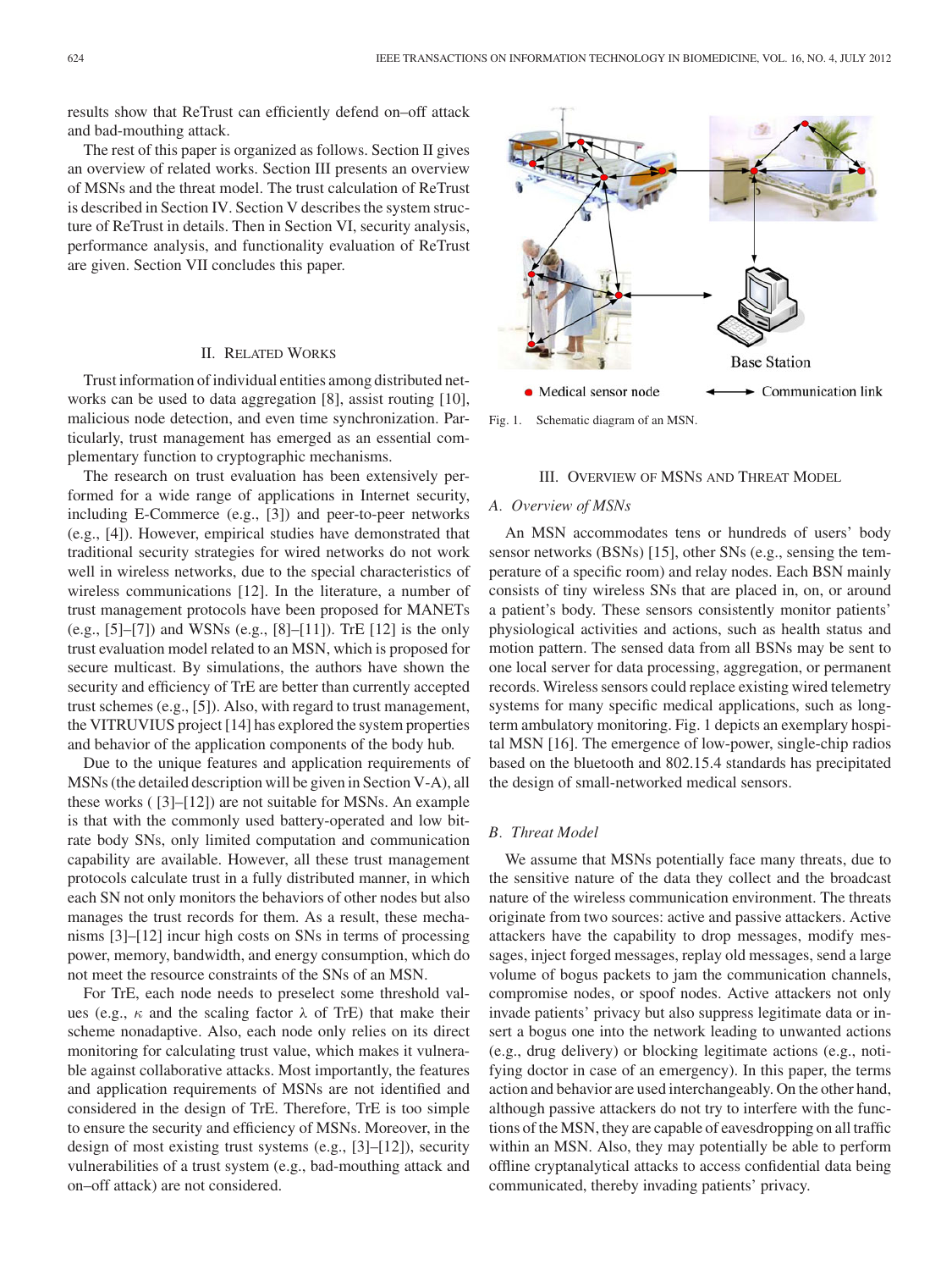Similar to most security schemes, trust management methods themselves can be vulnerable to attacks such as bad-mouthing attack, on–off attack, sybil attack and newcomer attack. In badmouthing attack, malicious parties may provide dishonest recommendations to frame good parties and/or boost trust values of malicious peers. On–off attack means that malicious entities behave well and badly alternatively, hoping that they can remain undetected while causing damage. In sybil attack, a malicious node creates several faked IDs for the trust management system. If a malicious node can easily register as a new user, trust management suffers from the newcomer attack in which a malicious node can easily remove its bad history by registering as a new user. The former two attacks should be considered in the design of a trust management protocol. However, the defense against the latter two attacks does not rely on the design of trust management, but on authentication and access control [17], which make registering a new or faked ID difficult.

## IV. TRUST CALCULATION OF RETRUST

In this section, we present the trust calculation procedure of ReTrust in details.

#### *A. The Definition of Trust*

Trust is defined as a belief level that one node can put on another node for a specific action according to previous direct or indirect information from observation of behaviors [18]. The belief level is the extent to which one node believes that another node is willing and able to obey the protocol and act normally. For example, regarding forwarding packets, node  $x$  observes that node  $y$  forwards some packets for it normally and drops the remaining packets, which is specified as direct information. This can be done either through overhearing, or based on link layer acknowledgement.

The trust record stores information about trust relationships and associated trust values. A trust relationship is always established between two parties for a specific action. That is, one party trusts the other party to perform an action. In this work, the first party is referred to as the *subject* and the second party as the *agent*. The notation {subject:agent,action} is used here to represent a trust relationship. For each trust relationship, a numerical value T(subject:agent,action), referred to as *trust value*, describes the level of trustworthiness. There are two common ways to establish trust in wireless networks. First, when the subject can directly observe the agent's behavior, direct trust can be established. Second, when the subject receives recommendations from other entities about the agent, indirect trust can be established. In this paper, a trust value is considered to be an integer in  $[0, \lambda]$ , where 0 denotes the most untrusted state, while  $\lambda$  denotes the most trusted state. In our experiments, we set  $\lambda = 100$ .

Next, we describe the calculation of direct, recommendation, and indirect trusts.



Fig. 2. Sliding time window scheme of ReTrust.

## *B. Attack-Resistant Management of Direct Trust*

We assume a node  $x$  observes that the numbers of successful interactions and failed interactions of node  $y$  are s and  $f$ , respectively. According to the beta-function-based method [19], the direct trust value can be calculated as  $T_{x,y} = \frac{s+1}{s+f+2}$ . If  $s =$  $f = 0$ , then  $T_{x,y} = \frac{1}{2}$ . However, we observe that the network traffic conditions (e.g., congestion and delay) should not affect the trust attached to a node. This means that the trust calculation should not emphasize the timing information of each interaction too rigidly. Additionally, a node's historical trust values should be taken into account in order to measure its current trustworthiness. To solve these issues, we use a sliding time window concept in the trust calculation as follows. The time window  $\Delta T$  is used to measure the number of successful and failed interactions. It consists of several time units. The interactions that occur in each time unit within the time window are recorded. After a unit of time elapses, the window slides one time unit forward, thereby dropping the interactions done during the first unit. Thus, as time progresses, the window forgets the experiences of one unit but adds the experiences of the latest time unit. The window length could be made shorter or longer based on network analysis scenarios. A sample scenario of the ReTrust time window scheme is illustrated in Fig. 2. The time window  $\triangle T$  consists of four units. During the first unit of  $\triangle t_1$ , the numbers of successful and failed interactions are 6 and 2, respectively. After the elapse of the first unit, the new time window  $\triangle t_2$  drops the interaction values that took place during the very first unit of  $\triangle t_1$  ( $s = 6, f = 2$ ) and only considers the values of the last three units of  $\Delta t_1$  plus values of one recent unit added on the right  $(s = 4, f = 4)$ .

With this time window information, the time-based past interaction trust value  $T_{x,y}$  of node y at node x that lies on  $[0, \lambda]$ is defined as

$$
T_{x,y} = \left[ \lambda \times \frac{\sum_{j=1}^{m} \beta_j \times \frac{s_{x,y}^j + 1}{s_{x,y}^j + f_{x,y}^j + 2}}{\sum_{j=1}^{m} \beta_j} \right]
$$
(1)

where  $\lfloor u \rfloor$  returns the largest integer which is smaller than or equal to  $u, s_{x,y}^j$  is the number of successful interactions of node x with y during the jth unit of  $\triangle t$ , and  $f_{x,y}^{j}$  is the number of failed interactions of node  $x$  with  $y$  during the jth unit of  $\triangle t$ . The parameter m is the number of time units in each time window  $\triangle t$ . For example,  $m = 4$  in Fig. 2. Here, we introduce  $0 \leq \beta_i \leq 1$  as the aging factor, which describes that the trust value made long time ago should carry less importance than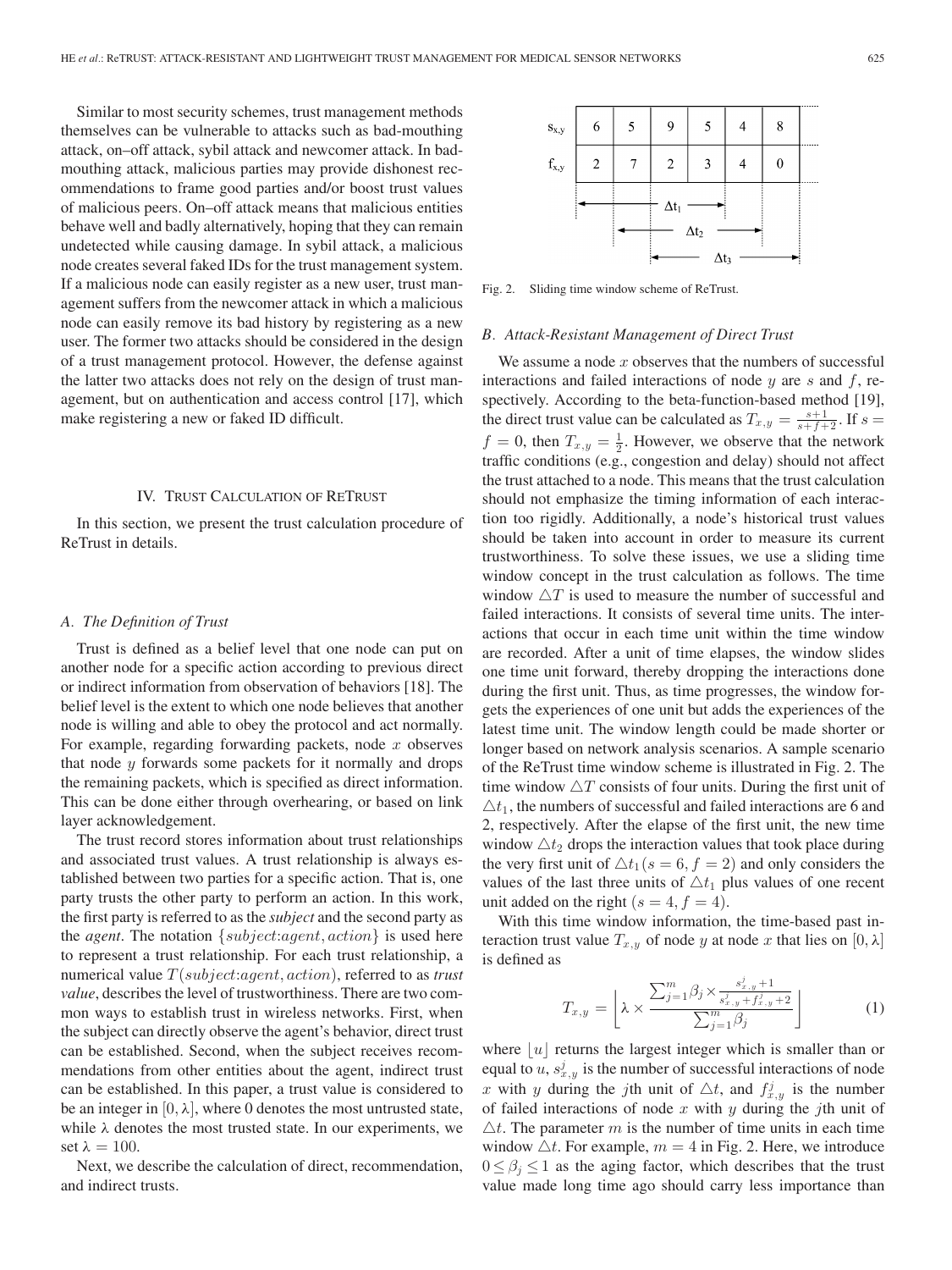the trust value made more recently. Therefore,  $\beta_1 < \beta_2 \ldots < \beta_m$ . When node  $y$ 's behavior changes rapidly, the observations made long time ago are not very useful for predicting node *y*'s future behavior. In this case,  $\beta_i$  should increase at a faster rate with  $j$ , and vice versa. The use of the aging factor provides a way to capture dynamic changes in node *y*'s behaviors. Here, for  $\beta_i$ , we use the exponential decrease method to deemphasize old observations. More specifically,  $\beta_j = \varphi^{m-j}$ , where  $0 < \varphi < 1$ .

In most trust calculation procedures [e.g., (1)], bad behavior can be compensated with good behavior, malicious nodes can take advantage of it and behave well and badly alternatively. Hence they can remain trusted while behaving badly. Thus, to resist on–off attack, the calculation of  $T_{x,y}$  is modified as follows. Instead of using a fixed aging factor, we set  $\beta_j = \beta_j \times (1 - p^j)$ , where  $p^j = \frac{s_{x,y}^j + 1}{s_{y,y}^j + 1}$  $\frac{s_{x,y}+1}{s_{x,y}^j+f_{x,y}^j+2}$ . The idea of such a defense is that not only the trust value made long time ago should carry less importance than the trust value made more recently, but also bad behavior is remembered for a longer time than good behavior. As a result,  $T_{x,y}$  is given by

$$
T_{x,y} = \left[ \lambda \times \frac{\sum_{j=1}^{m} \beta_j \times (1 - p^j) \times p^j}{\sum_{j=1}^{m} \beta_j \times (1 - p^j)} \right].
$$
 (2)

## *C. Attack-Resistant Management of Recommendation Trust*

Recommendation trust is a special type of direct trust. It is set for trust relationship {subject: agent, making correct recommendations}. There are two ways for node  $x$  to obtain the recommended trust value of node  $y$  about performing an action *act* from other nodes. One is that node x checks its trust records and then selects a set of nodes, denoted by Ψ, which have the trust value larger than a threshold. Subsequently, node x transmits a recommendation request message to  $\Psi$  through multicasting. Obviously, the identity of node  $y$  and the other related information (e.g., the action act) should be added into the recommendation request. Upon receiving a request message, the qualified nodes will reply if they have information needed by node  $x$ . The other approach is that node  $x$  broadcasts a recommendation request message to its neighbors and waits for replies. Node  $x$  sets the hop number  $h$  of the recommendation request message propagation and then adds  $h$  to the request message. Upon receiving a request message, the neighbors will reply if they have information needed by node  $x$ . At the same time, they will update the hop field of the request message as  $h = h - 1$ . If  $h > 0$ , they will forward the request message to their one-hop neighbors; otherwise, they will simply drop the request message.

Next, the subject judges whether a recommendation from the agent is correct or not. If node  $x$  can detect that the recommendation reported from node  $y_i$  is false, node  $y_i$ 's recommendation is evaluated to be bad; otherwise, node x believes node  $y_i$ 's recommendation is good. This judgment is done by outlier detection schemes (e.g., checking consistency between observations and recommendations, or among multiple recommendations). We consider a simple checking among multiple recommendations as an example as follows.

Suppose that node  $y_i$  is a one-hop neighbor of node x and node  $y_i$  has a trust value  $T_{y_i,z}^p$  of node  $z$  about performing packet forwarding, node  $x$  broadcasts the recommendation request for node z in the one-hop area and then receives  $T_{y_i,z}^p$ , where  $i \in \{1, \ldots, n\}$ . After that, node x calculates the mean me and the standard deviation sd of the dataset  $\{T_{y_1,z}^p, T_{y_2,z}^p, \ldots, T_{y_n,z}^p\}.$ The recommendations within  $[me - 2 \times sd, me + 2 \times sd]$  are evaluated to be good.

Thus, same as  $(2)$ , the subject x computes the recommendation trust value of the agent  $y_i$ , where  $s_r^j$  and  $f_r^j$  are the number of good and bad recommendations received from the agent  $y_i$ during the *j*th unit, respectively.

As long as recommendations are taken into consideration, ReTrust employs the following two mechanisms to defend against bad-mouthing attack. On the one hand, as described earlier, recommendation trust is treated separately from regular direct trust, and can only be established based on previous recommendation behaviors. Thus, the subject can detect and isolate the malicious nodes who have provided bad recommendations. On the other hand, only good recommendations are used in the calculation of indirect trust described below.

### *D. Attack-Resistant Management of Indirect Trust*

Indirect trust can be established between two nodes that have not previously interacted since trust is transitive. For example, node  $y$  observes the behavior of node  $z$  about performing action  $act$  and makes recommendation to node x as  $T_{y,z}^{act} = T(y: z, act)$  [calculated by (2)]. Node x trusts node y with  $T\{x : y$ , making correct recommendations}(= $R_{x,y}$ ). The calculation of the recommendation trust  $R_{x,y}$  has been given in Section IV-C. The question is how much node  $x$  should trust node  $z$  to perform the action  $act$ . With the recommendation trust value  $R_{x,y}$  as the weight of indirect information received  $T_{y,z}^{\text{act}}$ , one way to calculate  $T_{x,y,z} = T(x : z, act)$  is

$$
T_{x,y,z} = \left\lfloor \frac{R_{x,y} \times T_{y,z}^{\text{act}}}{\lambda} \right\rfloor.
$$
 (3)

This phenomenon is called trust propagation. Indirect trust is established through trust propagation. Many trust models have been proposed to determine how to calculate indirect trust between two nodes from trust propagation paths. To prevent badmouthing attack, a necessary condition to trust propagation is added into the indirect trust calculation. That is, trust can propagate along path  $x-y-z$  if the recommendation trust between node x and  $y$  is greater than a threshold. In a general multihop recommendation path, this condition is held in each intermediate node. For example, trust can propagate along path  $x-y-z-w$ if the recommendation trust between node  $x$  (respectively,  $y$ ) and  $y$  (respectively,  $z$ ) is greater than a threshold.

## V. SYSTEM STRUCTURE OF RETRUST

## *A. Unique Features and Application Requirements of MSNs*

In this section, some differences between MSNs and MANETs (respectively, WSNs) are listed as follows [20]. 1) Latency: this requirement is dictated by the applications, and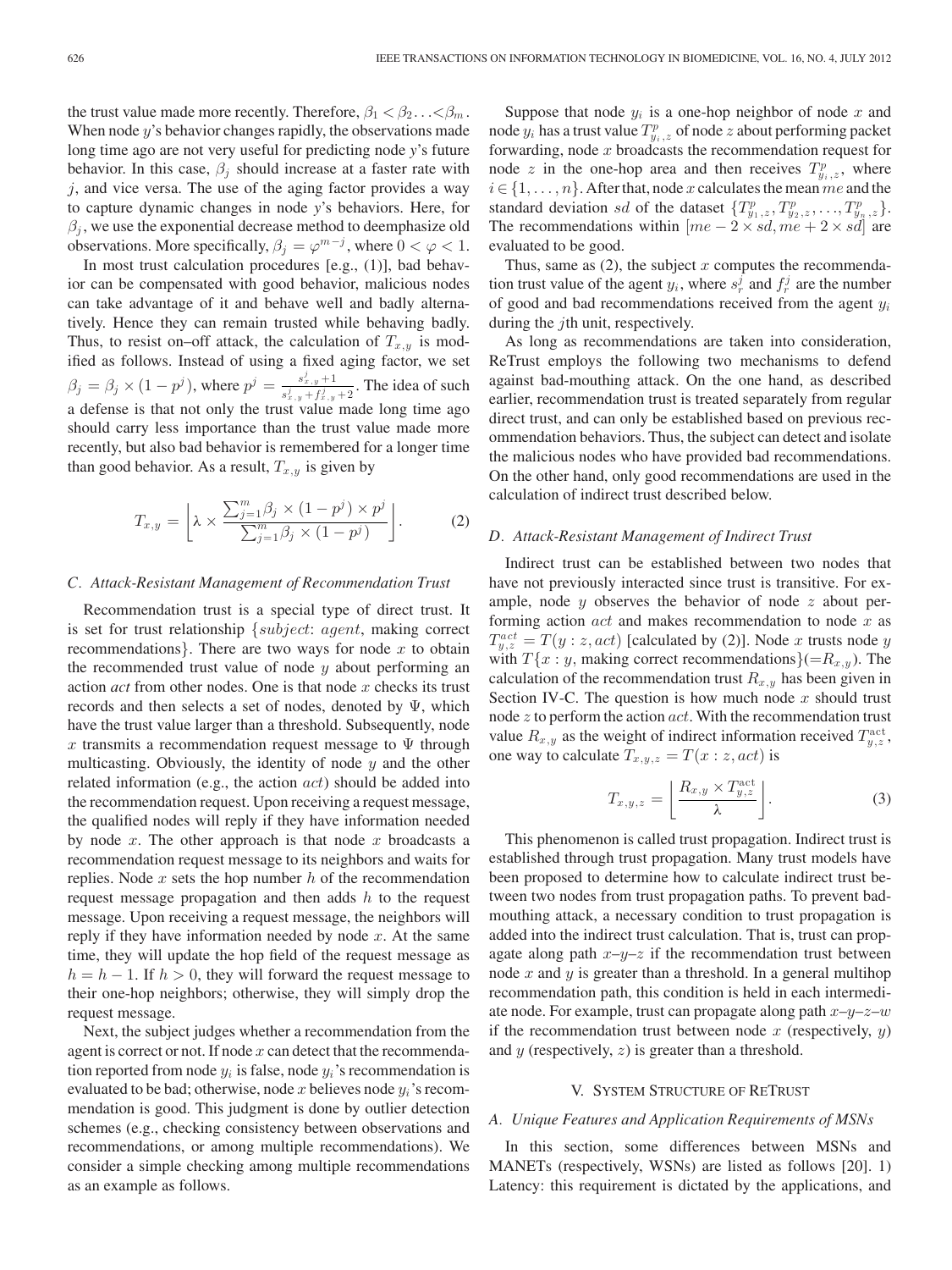may be traded for improved security and energy consumption. However, while energy conservation is always important, replacement of batteries in MSNs nodes is much easier done than that in WSNs, whose nodes can be physically unreachable after deployment. Thus, it may be necessary to maximize battery life time in a WSN at the expense of higher latency. 2) Flexibility: noninvasive sensors can be used to automatically monitor physiological readings, which can be forwarded to nearby devices (e.g., a PDA or mobile phone) according to application requirements. 3) Effectiveness and efficiency: the signals that body sensors collect can be effectively processed to obtain reliable and accurate physiological estimations. Also, their ultra-low power consumption makes their batteries long lasting.

#### *B. Two-tier Network Architecture*

Some security studies on MSNs such as MITHril [21] and SMART [22] utilize cables to directly connect multiple body sensors with an actuator node (e.g., a PDA). Alternatively, the CodeBlue project [23] stipulates that body sensors directly communicate with the BS without involving any actuator node. Also, the VITRUVIUS project [24] suggests that body sensors are connected to a hub and the hub is used as a gateway. Generally, the architecture of an MSN is considered to be a flat network as suggested earlier in [2], [12], [16] and [24]–[26].

Different from the previous works (e.g., [2], [12], [16] and [21]–[26]), we suggest an MSN should follow a two-tier architecture, which is a kind of hierarchical network. The whole network region is partitioned into a collection of cells, each containing an MN in charging of a number of SNs. SNs are mainly responsible for sensing tasks, while MNs perform more resource-demanding computation and communication tasks. We assume that MNs and SNs know their affiliated cells. Note that tiering does imply physical clustering, each SN only communicates with a sole MN. MNs and SNs differ significantly in their resources. In particular, MNs have abundant resources in storage, energy (e.g., a heavy-duty battery or solar panel), and computation. Also, each MN can communicate with neighboring MNs via relatively long-range, high-rate 802.11-like radios, thus forming an upper-tier multihop network. In contrast, SNs are much more constrained in every regard. Additionally, we assume that time is divided into epochs. At the end of each epoch, each SN submits to its affiliated MN all the data (if any) it generated during that epoch through a single-hop, low-power, low-rate, short-distance radio-link-like CC1100 or 802.15.4. For example, in an MSN, each BSN is a cell, in which the user has one MN (e.g., Imote2 node, PDA, iPhone or mobile phone) attached to his/her body or bedside. The MN is connected to several or tens of medical SNs through one-hop communication links, which take samples of the user's health data. Fig. 3 shows a two-tier architecture of an MSN.

Compared to the previous approaches (e.g., [2], [12], [16], and [21]–[26]), such a two-tier architecture is indispensable for increasing overall network capacity and scalability, reducing system complexity, prolonging network lifetime and ensuring the security and privacy. For example, tiers are fundamental to scaling the whole network size and spatial extent, since MNs



Fig. 3. Proposed two-tier architecture of an MSN.

collectively have greater network capacity and larger spatial reach than a flat (non-tiered) field of SNs. Also, it can achieve substantial power saving at the body sensors as they only have to transmit over a short range. Additionally, such an *ad hoc*-based architecture facilitates fast deployment when encountering a dynamic environment, such as medical emergency care response, or at a disaster site. More importantly, in a BSN, user's MN can be configured with an access policy that controls who has privilege to access the medical data within his/her BSN.

## *C. Overview of ReTrust*

Obviously, the SNs in an MSN cannot manage the trust records of other nodes due to the limited resource. So, different from traditional trust management systems [3]–[12], ReTrust only requires the MN of each cell to manage the trust records of other MNs and all cell member SNs, that is, ReTrust works with two topologies. One is the intracell topology, where an MN manages the trust records of all the cell member SNs based on past direct interaction. The other is intercell topology, where each MN manages the trust records of other MNs based on past direct observation, recommendation, and indirect interaction.

### *D. Trust Management in the Intracell Level*

As described in Section IV-B, in a cell, each cell member SN is within the transmission range of the MN and vice versa. Thus, in ReTrust, only direct information from observation of behaviors of each SN is employed to calculate its trust value. There are many possible actions SNs would carry out in a cell of MSNs depending on different applications. According to the features of an MSN, data processing is introduced into the trust management. The detailed description is given as follows.

The quality of the data (e.g., temperature and light) reported by an SN can be used to represent the node's behavior in data processing task. In a cell, the MN can detect whether the data reported from an SN during a time unit is false. If yes, the interaction of the node is failed; otherwise, this is a successful interaction. This detection is often done through outlier detection (e.g., checking consistency among multiple data). Obviously, through replacing multiple recommendations with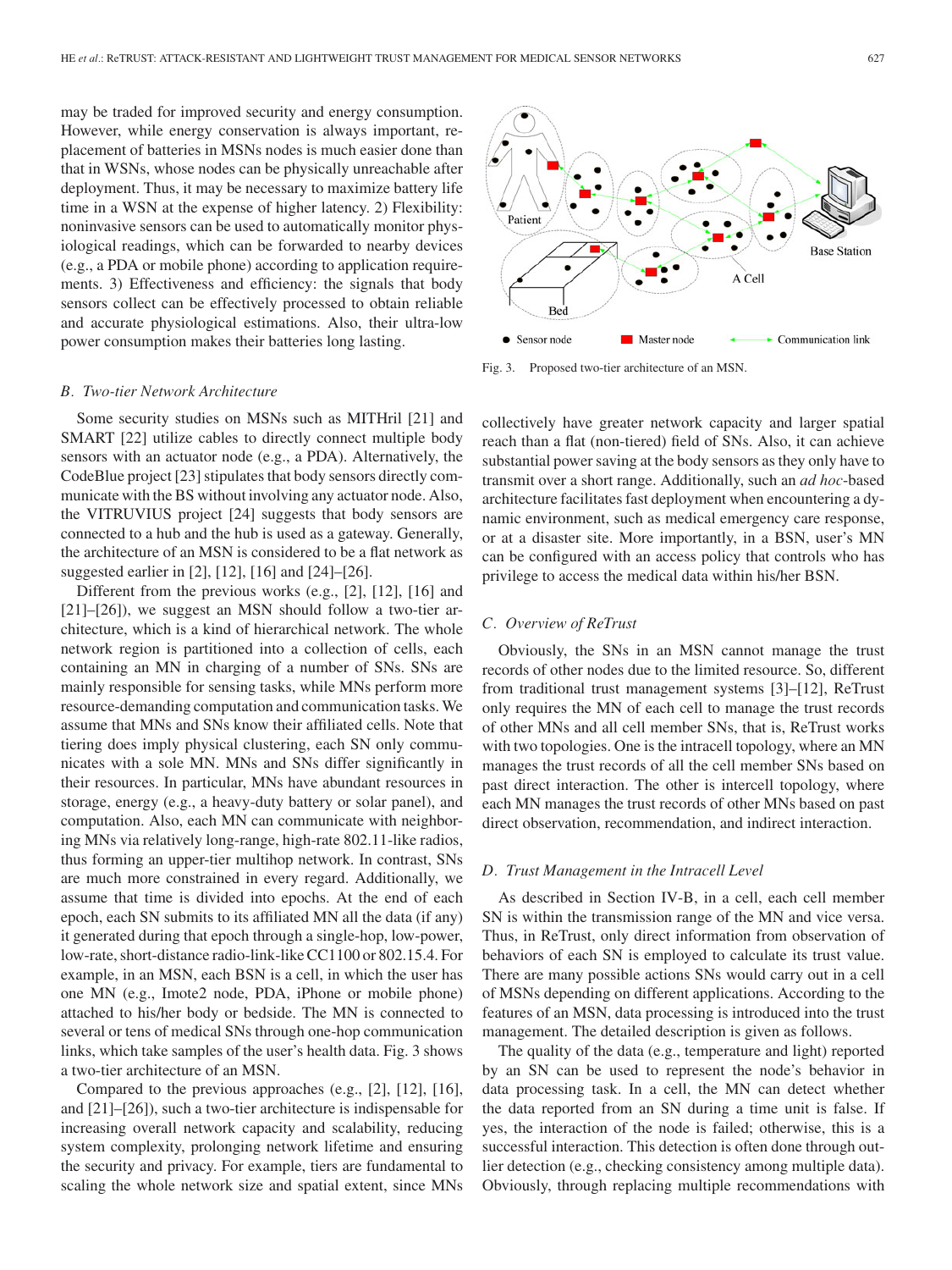multiple data, the simple checking described in Section IV-C can also be employed here.

According to the aforementioned analysis, the MN in each cell can manage the trust records of all the cell member SNs about performing multiactions. It should be noted that bad behaviors are not equally bad. For example, if an SN submits false sensing data, even one bad behavior should be sufficient to exclude this SN from the network. On the other hand, if an SN drops some packets, we are not sure whether this SN is really malicious or not. Thus, in order to allow for different application circumstances, there is an apparent necessity to weigh each action relative to the magnitude it endows on the total trust value. Here, we assume an MN A calculates the total trust value  $T_{AB}^{\text{total}}$  of its cell member SN B associated with multiactions as follows:

$$
T_{AB}^{\text{total}} = \epsilon_1 \times T(A:B, act_1) + \dots + \epsilon_p \times T(A:B, act_p)
$$
\n(4)

where  $\epsilon_i$  (1  $\leq$  i  $\leq$  p) are weights for each of the actions,  $0 \leq \epsilon_i \leq 1$ , and  $\sum_{i=1}^{p} \epsilon_i = 1$ . Each weight is proportional to the significance of an action to the calculation of the total trust value. The larger the weight of a specific action, the more important that action is to the total trust value and vice versa. It is suggested that the weight of each action should be carefully chosen according to the specific application scenario.

## *E. Trust Management in the Intercell Level*

As described in Section IV-A, each MN manages the direct trust records of its one-hop neighboring MNs through observing their behaviors. At the same time, as described in Sections IV-B and C, each MN manages the recommendation and indirect trust records of its non-one-hop neighboring MNs. Also, each MN submits all these records to the BS. Upon receiving these information, the BS can run some efficient centralized mechanism to detect the malicious MNs. An example mechanism is the wellknown alerts reasoning algorithm [27], which takes the form  $(t, MN_1, MN_2)$ , indicating that  $MN_1$  observes an abnormal activity of  $MN_2$  at time unit t (e.g., the trust value of  $MN_2$  about performing an action act is lower than a threshold). This algorithm takes into account the possibility that compromised nodes may collude at will. Comprehensive experiments of [27] have shown that this algorithm is optimal in the sense that it identifies the largest number of compromised nodes without introducing false positives.

# VI. SECURITY ANALYSIS, EFFICIENCY ANALYSIS, AND FUNCTIONALITY EVALUATION

# *A. Security and Efficiency Analysis*

Recently, a number of mechanisms (e.g., [17], [28], and [29]) based on traditional cryptographic technique (e.g., symmetric cryptography, digital signature) have been proposed to protect the security of MSNs. Obviously, similar to most trust management protocols, these techniques can be directly employed in ReTrust to ensure the confidentiality, integrity, authentication, access control, and nonrepudiation. Thus, not only can ReTrust prevent the attackers from eavesdropping, dropping, modifying, injecting, and replaying messages, but also resist sybil and newcomer attacks on trust evaluation methods.

Also, ReTrust can provide many security and privacy protection. For example, within a cell, the MN will be able to manage the direct trust records of the member SNs and detect bad SNs. Also, each MN can manage the trust records of other MNs and detect bad MNs. Thus, trust management helps to select trusted en route MNs through which the sender will forward data to the BS. The prediction of nodes' future behavior directly determines the risk faced by the MSN [respectively, a specific cell (e.g., one user's BSN)]. Thus, stronger security mechanisms should be employed when risk is high. Additionally, with the assessment of trustworthiness of individual network entities, it is possible to evaluate the trustworthiness of the MSN (respectively, a specific cell).

Moreover, ReTrust is lightweight in two aspects. First, different from all existing trust management approaches (e.g., [3]–[12]), ReTrust does not impose any additional overhead on the SNs. Second, as described in Section V, the trust management just runs on each resource-rich MN, and the trust calculation is simple.

## *B. Malicious Node Detection*

We investigate the management of trust records by simulation that reveals important insight into the effects of several attack/antiattack methods presented earlier in the text. The simulation is set up as follows. Each MN randomly selects one of its neighbors to transmit packets. Suppose that MN *A* asks MN *B* to forward packets, MN *A* can observe how many packets *B* has forwarded. Next, MN  $\vec{A}$  manages its trust record  $T(A; B)$ , packet forwarding) according to (2). At the same time, as described in Sections IV-C and D, MN *A* manages the trust records of twohop neighbor MNs. In our experiment, a legitimate MN drops the packets from other MNs with packet drop ratio less than 10%. A malicious MN drops the packets from legitimate MNs with a packet drop ratio of 75%. Each sliding window consists of ten time units. If the trust value is less than 30, the MN is evaluated to be malicious; otherwise, the MN is evaluated to be legitimate. In this simulation, the number of forwarded packets in each time unit is set to 500.

Here, we introduce a metric MND to describe the malicious node detection performance. Let *D* denote the set of malicious MNs that MN *A* (which is randomly chosen from the legitimate MNs) has detected. *M* denotes the set of malicious MNs, which are MN *A*'s neighbors. Then, MND is defined as  $\frac{|D|}{|M|}$ . Thus, MND is a real number in  $[0, 1]$ .

*1) On–Off Attack:* Here we add a pseudorandom number generator (PRNG) for each malicious MN, which randomly generates a number ranging from 0 to 1 for each time unit. For the generated random number, when it is less than 0.2, the MN behaves badly (i.e., drops the packets) in the time unit. Also, in each ten time units (i.e., each sliding window), each malicious MN behaves badly for more than two time units. For the system to reach the steady state, the simulation first runs for 200 time units and then on–off attacks are launched (the simulation then runs for 300 time units). Two systems are compared: 1) on–off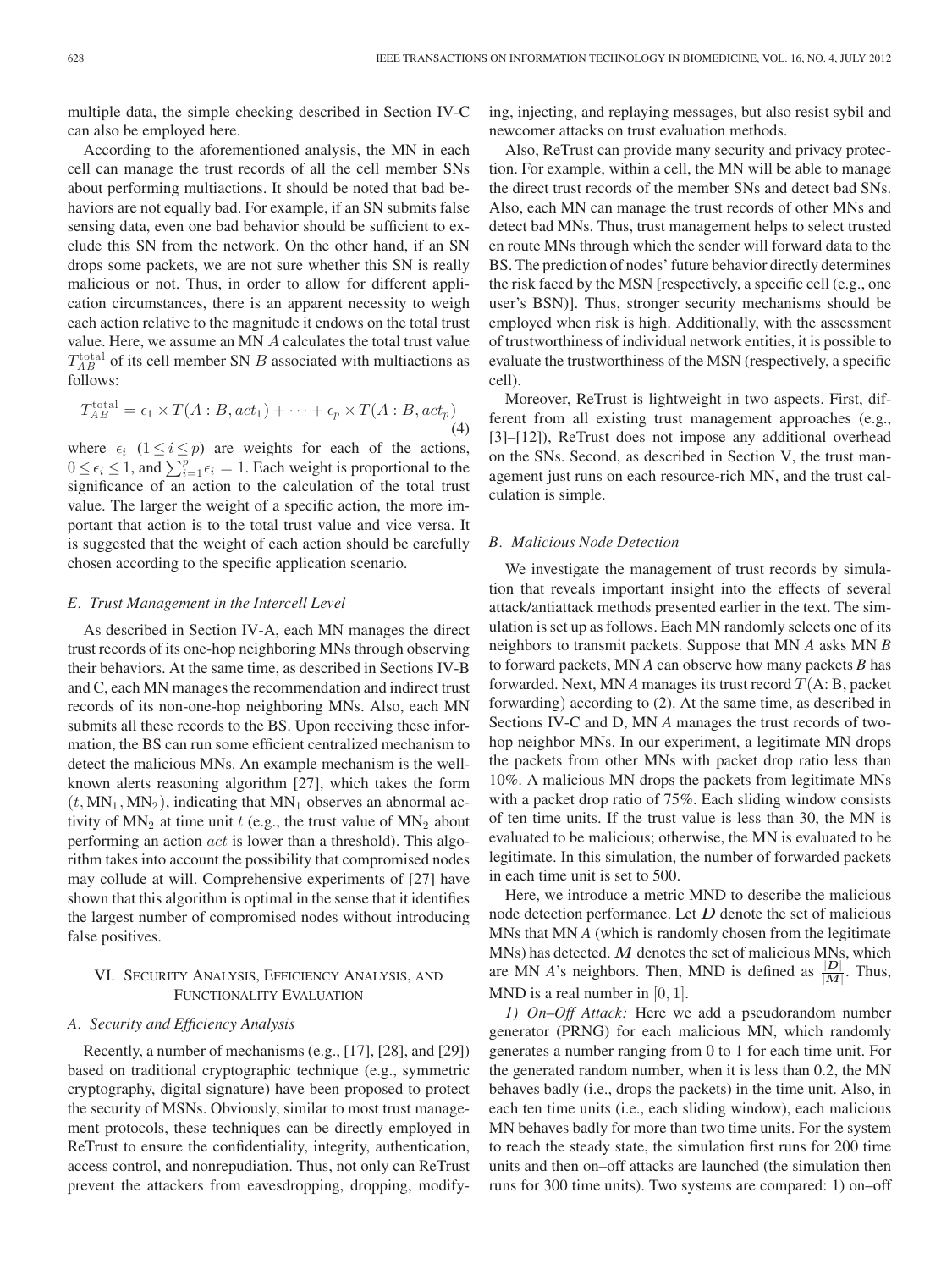

Fig. 4. Effect of the number of MNs on system stability when the system is under on–off attack (the percentage of malicious MNs is fixed at 33.3%).



Fig. 5. Effect of the number of malicious MNs on system stability when the system is under on–off attack (the number of MNs is fixed at 300).

attack with (1) (i.e., the defense against on–off attack is not added) and 2) on–off attack with (2) (i.e., the defense against on–off attack is activated). To show the stability of the system as it scales up, we verify the MND against the number of MNs with a fixed % of malicious MNs (33.3% in our experiment). As shown in Fig. 4, compared to (1), the MND with (2) increases much more quickly and can achieve 100% after a short time (i.e., about 50 time units). With the increase of the number of MNs, the ReTrust system with (2) remains stable.

In Fig. 5, we plot the MND against the number of malicious MNs with a fixed number of MNs (i.e., 300 MNs). Similarly, compared to (1), MND with (2) increases much more quickly and can achieve 100% after a short time (i.e., 66 time units). With the increase of the number of malicious MNs, the ReTrust system with (2) remains stable.

*2) Bad-Mouthing Attack:* Here, we consider a smart adversary, where it does not launch bad-mouthing attack constantly, in order to protect itself from being detected. Thus, as described



Fig. 6. Effect of the number of MNs on system stability when the system is under bad-mouthing attack (the percentage of malicious MNs is fixed at 33.3%).

earlier, we also add a PRNG for each malicious MN. For the generated random number, when it is less than 0.2, the MN behaves badly (i.e., submit incorrect recommendations) in the time unit. In a bad-mouthing attack, to frame good parties, malicious MNs will reduce the trust values of honest MNs by 20 through recommendation (of course, the trust value of a honest MN should be more than 30). Also, in each sliding window, each malicious MN behaves badly for more than two time units (i.e., submits two incorrect recommendations). The adversary may launch bad-mouthing attacks from the beginning of the simulation.

Fig. 6 shows the MND against the number of malicious MNs with a fixed % of malicious MNs (33.3% in our experiment). The MND with the ReTrust system increases very quickly and can achieve 100% after a short time (i.e., 9 time units). With the increase of the number of MNs, the ReTrust system remains stable.

Fig. 7 shows the MND against the number of malicious MNs with a fixed number of MNs (i.e., 300 MNs). The MND with ReTrust system increases quickly and can achieve 100% after a short time (i.e., 21 time units). With the increase of the number of MNs, the ReTrust system remains stable.

## *C. Network Throughput Improvement*

We evaluate network throughput improvement by implementing the CTP using ReTrust on an experimental test bed.

In an MSN, the collection of medical data from each SN to the BS can be done using the traditional CTP. As the reference routing protocol for TinyOS 2.x [30], CTP has been strenuously tested and shown to work well in mote networks. We use an indoor test bed consisting of 20 cells and a BS (performed by a TelosB mote) to compare the performances of traditional CTP, the CTP using TrE and the CTP using ReTrust. Each cell consists of an MN (performed by one TelosB mote) and two cell member SNs (performed by two TelosB motes). The TelosB mote has an 8-MHz CPU, 10 kB RAM, 48-kB ROM, 1 MB of flash memory, and an 802.15.4/ZigBee radio. These motes run TinyOS 2.1.0.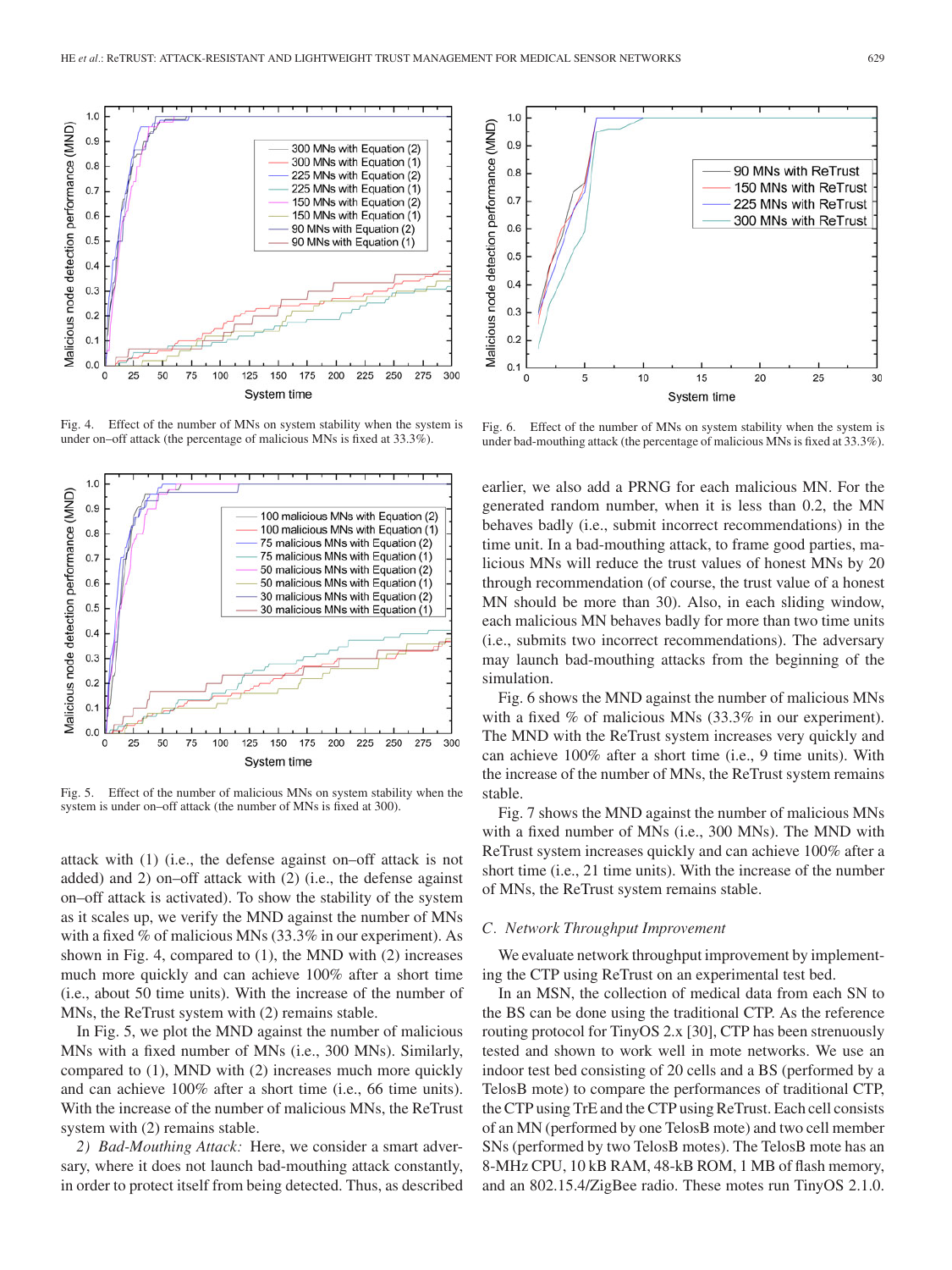

Fig. 7. Effect of the number of malicious MNs on system stability when the system is under bad-mouthing attack (the number of MNs is fixed at 300).

We deploy 20 MNs in a  $4 \times 5$  grid, where the separation between neighboring grid points is about 0.5 m. Among the 20 MNs, the possible number of malicious nodes is from 0 to 4. For each SN, the delivery rate of packets is based on the random sending mechanism of CTP, which is about 0.34 packets/s. The data collecting MNs are located along one edge (width) of the grid, which are far from the BS. The BS calculates the average packet delivery ratio (PDR) every 30 s.

In this implementation, we focus on the *TestNetwork* module which employs CTP as its collection protocol. The malicious MNs perform gray-hole attack, i.e., randomly dropping 85% packets passing through them. Same as the legitimate MNs, malicious MNs will acknowledge the packets that they received. It should be noted that different from malicious MNs, congested MNs notify neighbors about network congestion. Note that traditional CTP cannot observe the packet dropping behavior of malicious nodes, although it employs the bidirectional expected transmissions (ETX) scheme. A more detailed explanation is given as follows. CTP contains three main subsystems: link estimator, routing engine, and forwarding engine [30]. Routing estimation and selection mainly depend on link estimator. Link estimator uses link qualities to evaluate the neighbors based on beacons and acknowledgements (Acks). Since a malicious node can also echo Acks as a legitimate one, this can cause its children to choose it as their parent. Additionally, traditional CTP restricts a parent for deciding whether its children are legitimate ones. Hence in traditional CTP, a malicious node can disguise as a good one, while probably causing a great amount of data missing in MSNs.

For simplicity, here, we only consider the case in which each MN manages trust records of its one-hop neighbor MNs by observing their packet-forwarding activities as described in Section V-E. The number of time units in each time window  $(m)$  is set to 10. To introduce ReTrust, we have modified the basic CTP as follows. A trust value about performing packet forwarding is attached to each member of the neighbor table of each MN. While deciding the next hop of a route, each MN, say  $MN_1$ , will



Fig. 8. Network throughput with and without ReTrust.

choose a threshold value as the trust requirement of the next hop node of this route.  $MN_1$  then checks the total trust values of all of its one-hop neighboring MNs and selects those neighbors which meet this trust requirement. After that,  $MN_1$  checks the qualified MNs' ETX and the MN with the best ETX will be chosen as the next hop of this route. We modify *Routing Engine* and *Link Estimator* modules of CTP to achieve the aforementioned goals.

In the first experiment, three systems are compared: 1) traditional CTP without malicious MNs, 2) the CTP without trust management but with four malicious MNs which will be randomly chosen, 3) the CTP with four malicious MNs and ReTrust. Fig. 8 shows the percentage of successfully transmitted packets, which represents network throughput, as a function of time. Obviously, malicious MNs can significantly degrade the network throughput of traditional CTP. After employing ReTrust, the network throughput can be recovered because the CTP using ReTrust efficiently avoids choosing malicious MNs as parents to forward packets to the BS. Also, when the execution time increases, ReTrust can bring the network performance close to that with no malicious MNs very quickly because more accurate trust records are built up over time.

In the second experiment, we change the total number of malicious MNs from 0 to 4 and the malicious MNs will be randomly chosen. Three systems are compared: 1) traditional CTP; 2) the CTP using TrE; 3) the CTP using ReTrust. Fig. 9 shows the percentage of packets successfully transmitted. The experiment lasts about 1920s. Obviously, malicious MNs can significantly degrade the performance of basic CTP and the CTP using TrE. Even with two malicious MNs (10% of total MNs), the average PDR of these two mechanisms can be as low as 60%. The reasons for this are as follows. First, TrE considers successful packet forwarding but not taking failed packet forwarding into account. Second, in TrE, it is difficult for each MN to choose a proper threshold for trust calculation. Third, the packet forwarding behavior of an MN is not considered in traditional CTP. It can be seen that using ReTrust to build and utilize trust records about performing packet forwarding can greatly improve the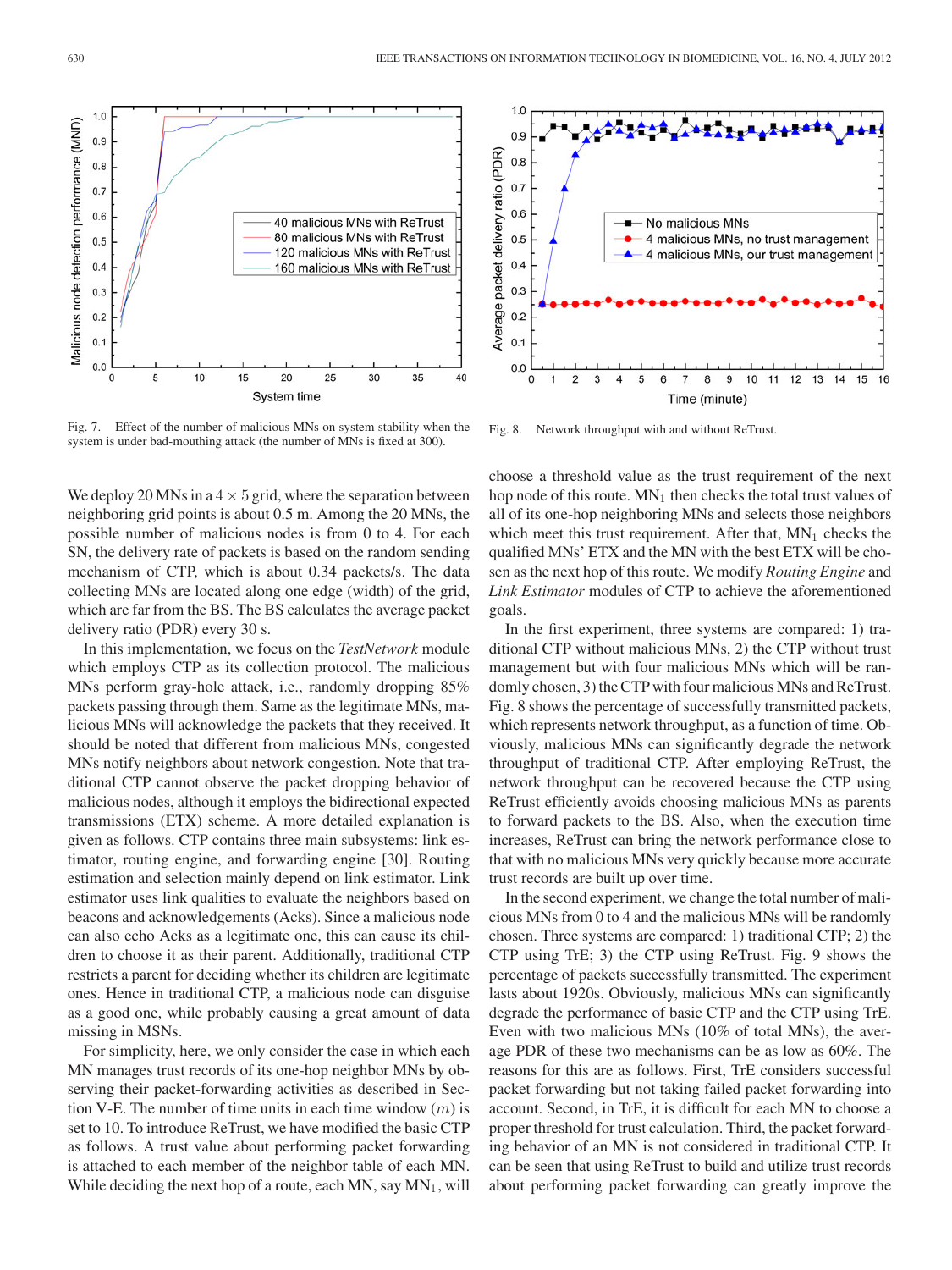

Fig. 9. Network throughput with different number of malicious MNs.



Fig. 10. Network throughput with different number of malicious MNs performing on–off attack.

performance. The main difference between these three systems is that, compared to the traditional CTP and CTP using TrE, the CTP using ReTrust efficiently avoids choosing malicious MNs as parents to forward packets to the BS. This experiment also indicates that ReTrust can efficiently detect bad nodes and then isolate them.

The robustness of ReTrust based on (2) under on–off attack is investigated in the third experiment. We change the total number of malicious MNs from 0 to 4 and the malicious MNs are randomly chosen. Different from the second experiment, here malicious MNs drop packets through performing on–off attack. Specifically, malicious MNs behave well 30 s and behaves badly 30 s alternatively. Four systems are compared: 1) traditional CTP, 2) the CTP using TrE, 3) the CTP using ReTrust based on (1), and 4) the CTP using ReTrust based on (2). The experiment also lasts about 1920s. Fig. 10 shows that with the increase of the number of malicious MNs, the network throughput of the former three mechanisms falls. When there are three malicious

MNs (15% of total MNs), the average PDRs of the former two mechanisms are as low as 68%, while the average PDRs of the latter two systems are 79% and 90%, respectively. Even with four malicious MNs (20% of total MNs), the average PDR of the CTP using ReTrust based on (2) can be as high as 89%. This is because, by introducing the defense against on–off attack, the trust value keeps track of the malicious MNs' current status after the entities alter their activities. Therefore, we can see that ReTrust based on (2) can efficiently resist on–off attack.

## VII. CONCLUSION

With the emergence of widespread use of MSNs, the need of a proper trust management protocol is strongly felt. In this paper, an attack-resistant and lightweight trust management scheme named ReTrust for MSNs has been proposed. The security analysis and experimental results have shown that ReTrust is feasible for enhancing the security and network performance of real MSN applications.

#### **REFERENCES**

- [1] ZigBee Alliance, "Personal, home, and hospital care: technical requirements document," *Release 075111r02*, Sep. 2007.
- [2] O. G. Morchon and H. Baldus, "Efficient distributed security for wireless medical sensor networks," in *Proc. Intell. Sensors, Sensor Netw. Inf. Process. 2008*, pp., 249–254.
- [3] T. Grandison and M. Sloman, "A survey of trust in internet applications," *IEEE Commun. Surveys Tuts.*, vol. 3, no. 4, pp. 2–16, Fourth Quarter 2000.
- [4] D. Ingram, "An evidence based architecture for efficient, attack-resistant computational trust dissemination in peer-to-peer networks," in *Proc. iTrust 2005*, pp., 273–288.
- [5] G. Theodorakopoulos and J. S. Baras, "Trust evaluation in ad-hoc networks," in *Proc. ACM Conf. Wireless Netw. Security 2005*, pp. 1–10.
- [6] R. Venkataraman, M. Pushpalatha, and T. Rao, "A generalized trust framework for mobile ad hoc networks," in *Recent Trends in Networks and Communications*, vol. 90, N. Meghanathan, S. Boumerdassi, N. Chaki, D. Nagamalai, Eds. Berlin/Heidelberg, Germany: Springer-Verlag, 2010, pp. 326–335.
- [7] K. Wang, M. Wu, and S. Shen, "A trust evaluation method for node cooperation in mobile ad hoc networks," in *Proc. Int. Conf. Inf. Technol. 2008*, pp., 1000–1005.
- [8] S. Ganeriwal, L. K. Balzano, and M. B. Srivastava, "Reputation-based framework for high integrity sensor networks," *ACM Trans. Sensor Netw.*, vol. 4, no. 3, pp. 1–37, 2008.
- [9] A. Boukerch, L. Xu, and K. EL-Khatib, "Trust-based security for wireless ad hoc and sensor networks," *Comput. Commun.*, vol. 30, no. 11–12, pp. 2413–2427, 2007.
- [10] Y. Stelios, N. Papayanoulas, P. Trakadas, S. Maniatis, H. Leligou and T. Zahariadis, "A distributed energy-aware trust management system for secure routing in wireless sensor networks," in *Mobile Lightweight Wireless Systems,* vol. 13, F. Granelli, C. Skianis, Y. Xiao, and S. Redana, Eds. Berlin, Germany: Springer-Verlag, 2009, pp. 85–92.
- [11] K. Liu, N. Abu-Ghazaleh, and K.-D. Kang, "Location verification and trust management for resilient geographic routing," *J. Parallel Distrib. Comput.*, vol. 67, no. 2, pp. 215–228, 2007.
- [12] A. Boukerche and Y. Ren, "A secure mobile healthcare system using trustbased multicast scheme," *IEEE J. Sel. Areas Commun.*, vol. 27, no. 4, pp. 387–399, May 2009.
- [13] Y. Sun, Z. Han, and K. J. R. Liu, "Defense of trust management vulnerabilities in distributed networks," *IEEE Commun. Mag.*, vol. 46, no. 2, pp. 112–119, Feb. 2008.
- [14] V. T. Bui, "A trust management model for body sensor networks," in *Proc. IEEE Int. Symp. World Wireless, Mobile Multimedia*, 2011, pp. 1–3.
- [15] M. Chen, S. Gonzalez, A. Vasilakos, H. Cao, and V. Leung, "Body area networks: A survey," *ACM/Springer Mobile Netw. Appl.*, vol. 16, no. 2, pp. 171–193, 2011.
- [16] K. Malasri and L Wang, "Addressing security in medical sensor networks," in *Proc. HealthNet 2007*, pp. 7–12.